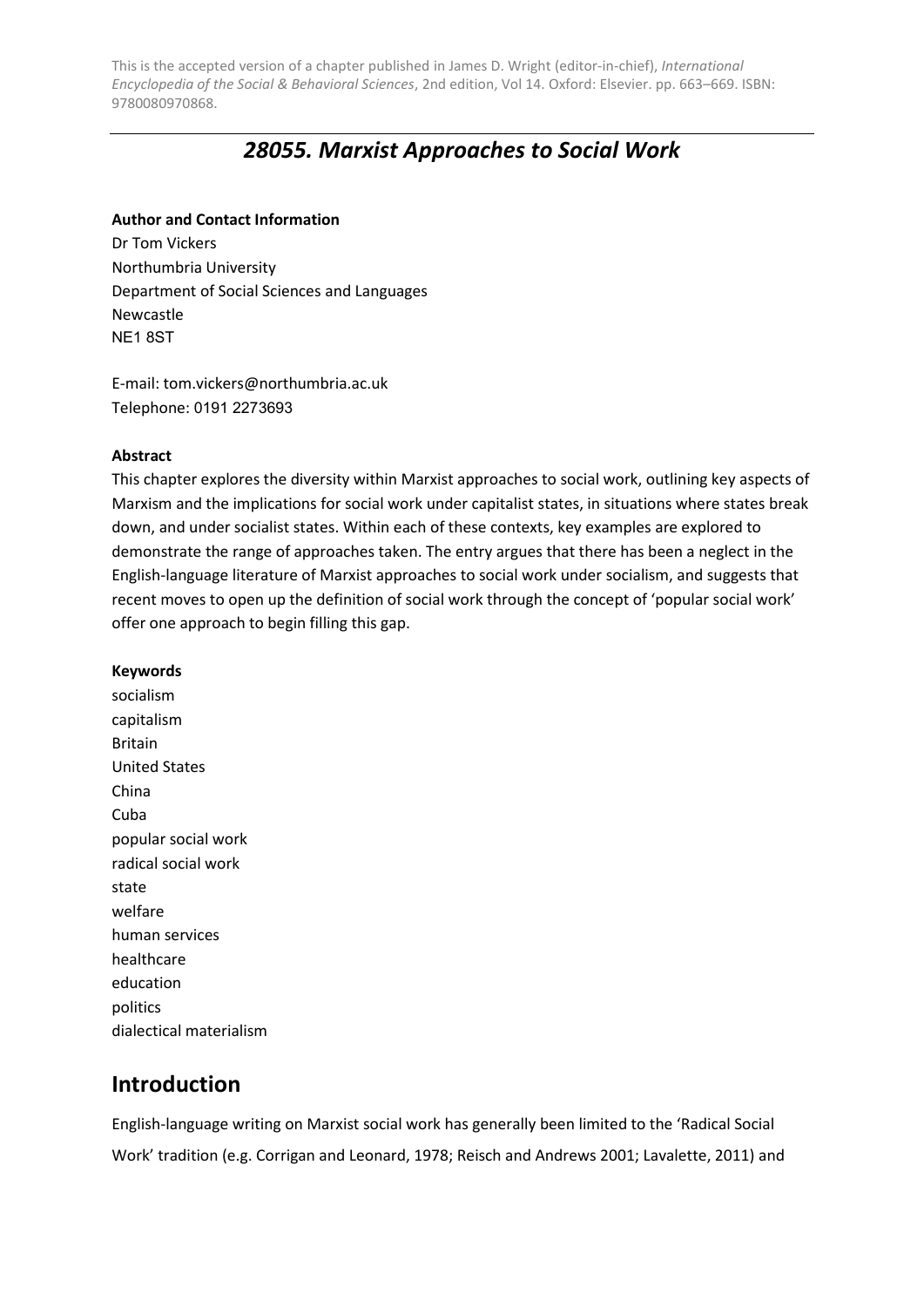has neglected much of the diversity within Marxism including the experience of socialist countries (the limited English-language literature includes Oanh, 2002; Strug, 2006; Yip, 2005). A comprehensive coverage of Marxist approaches to social work is beyond the scope of this entry. Instead I outline the key features of Marxist understandings of society and the implications for social work under capitalist states, in situations where states break down, and under socialist states. Within each of these contexts, key examples are explored, following Marxism's attention to concrete conditions. The entry is written from a Marxist, specifically Leninist, perspective. I have attempted to give a fair account of other trends, and to be open about my standpoint to support a critical engagement.

## **Marxist understandings of society**

'Marxism is many things...in a state of flux and development, and is subject to highly divergent interpretations...Marxism is not simply a theory: it is a political practice which confronts capitalism with an alternative model of a social order' ([Corrigan and Leonard, 1978:](#page-13-0) xiii-xiv). Marxism is thus unfinished, containing theory and practice in a dialectical unity, 'praxis' [\(Lenin,](#page-14-0) [1895-[1916\] 1972:](#page-14-0) 103). Marxism presents a systemic view that can help social workers relate the personal to the social in order to address the root causes of people's problems, an aim shared by some feminist and anti-racist approaches.

### **Dialectical Materialism**

The Marxist analytic method, dialectical materialism, involves an iterative movement from holistic and concrete living phenomena to a 'number of determinant, abstract, general relations' and from there back to a more complex understanding of the living whole (Marx, [1857] 1973: 100-102). Marxism focuses on the shaping of consciousness by experience, shaped in turn by the way society is organized, with its most basic roots in processes of production and reproduction. Marxism's central premises are that people must produce to survive, that the satisfaction of needs leads to further needs, that people reproduce not only themselves but their species, and that all of this activity is organized socially, depending on the means of production available. Dialectical materialism is distinguished from crude materialism by its acknowledgement that history is determined by not only the economic class struggle, but also 'the legal, political, religious, artistic or philosophic - in short, ideological forms in which men (sic) become conscious of this conflict and fight it out' ([Marx, \[1859\]](#page-14-1)  [1971:](#page-14-1) 21), with ideas impacting back on the future development of the material basis of society. In one example of the application of this to social work, Corrigan and Leonard (1978: 129-132) suggest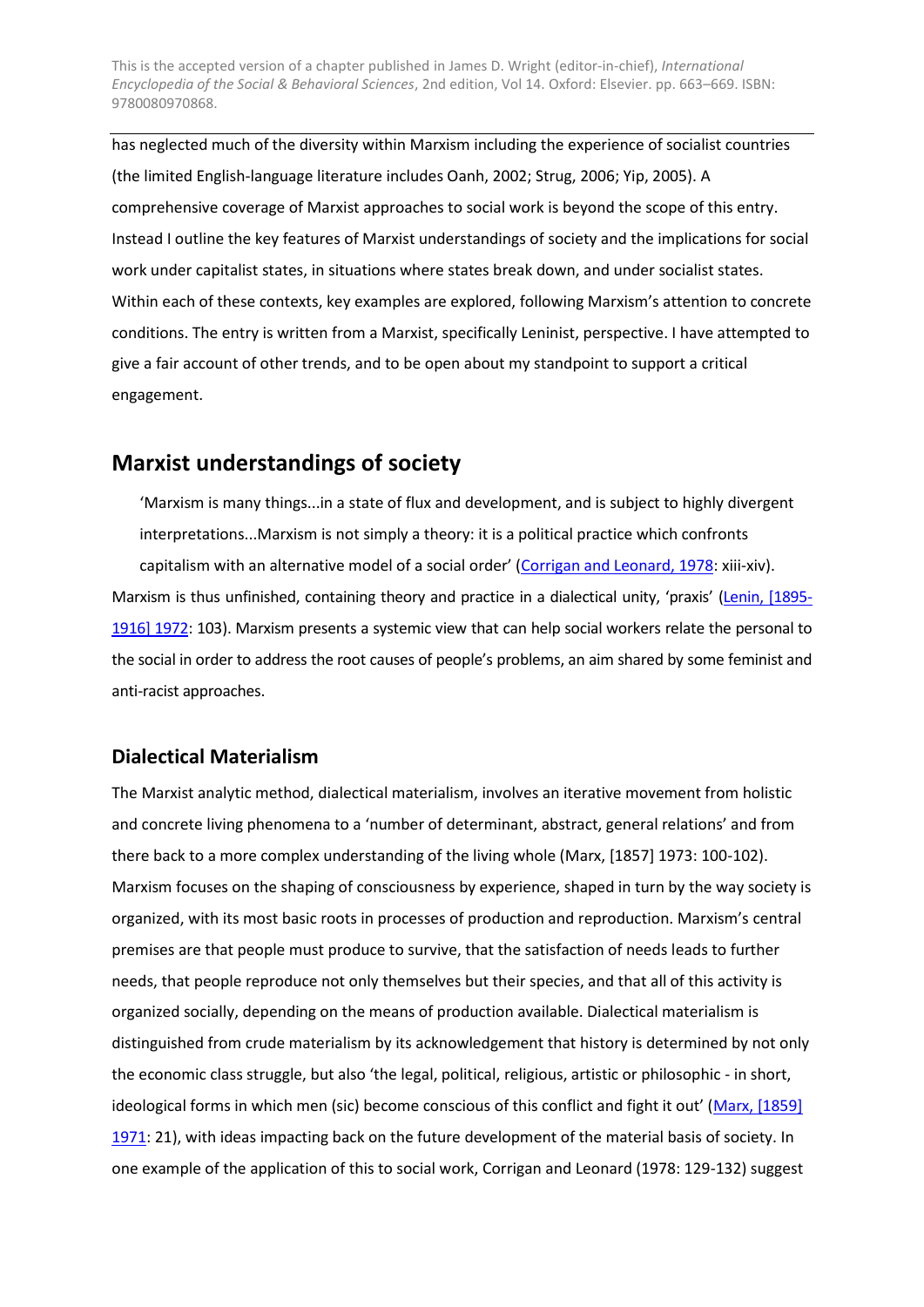that migrant families within Britain can be better understood in the context of the relations of production in their country of origin, and how these interact with relations of production within Britain. Such understandings enhance agency by developing an understanding of how structural conditions shape and limit individual behaviour.

## **Class struggle**

Marxism is not the only approach focusing on class, but Ferguson (in Lavalette, 2011: 128-9) distinguishes Marxism by its attention to inequalities in the ownership of the means of production, as opposed to simply in distribution, and exploitation as opposed to simply domination, with the contradictions and consequent struggle between exploiters and exploited driving the development of society.

In some cases racialized, gendered, and other forms of oppression have been neglected by Marxists, subsumed within a homogenous view of the working class that is implicitly white, male, heterosexual, in paid employment and able-bodied, and critiques of this neglect have contributed to more complex understandings of class (e.g., Dixon, *et al*. in Craig, *et al*., 1982; Meagher and Tett in Cooke and Shaw, 1996). However, this neglect is not fundamental to Marxism. Anderson (2010) shows that Marx himself devoted considerable attention to 'race', and many Marxists have continued in this tradition. For example Chandler Owen, the recipient of one of the first social work fellowships in the US, linked capitalism to racism, supported unionization of black labour, and was the leader of the Political Council, which was the only African American political group to come out in support of women's suffrage (Reisch and Andrews, 2001: 44-5). In a long-running debate within Marxism, Clough (1992) argues that the sidelining of 'race' and gender within some approaches to Marxism reflects the narrow interests of a minority of predominantly white, male and 'skilled' workers in capitalist countries, who are afforded relative privileges on the basis of their countries' imperialist position in the global economy, receiving super-profits from the exploitation of the workers and resources of oppressed countries (Callinicos, 2009 gives an opposing view).

### **The politics of social work**

Marxism suggests that social work is inherently political:

'conventional practice is fully political, whether or not its politics are acknowledged. The ends it serves, however, are conservative ones. Radicals do not seek to introduce politics into an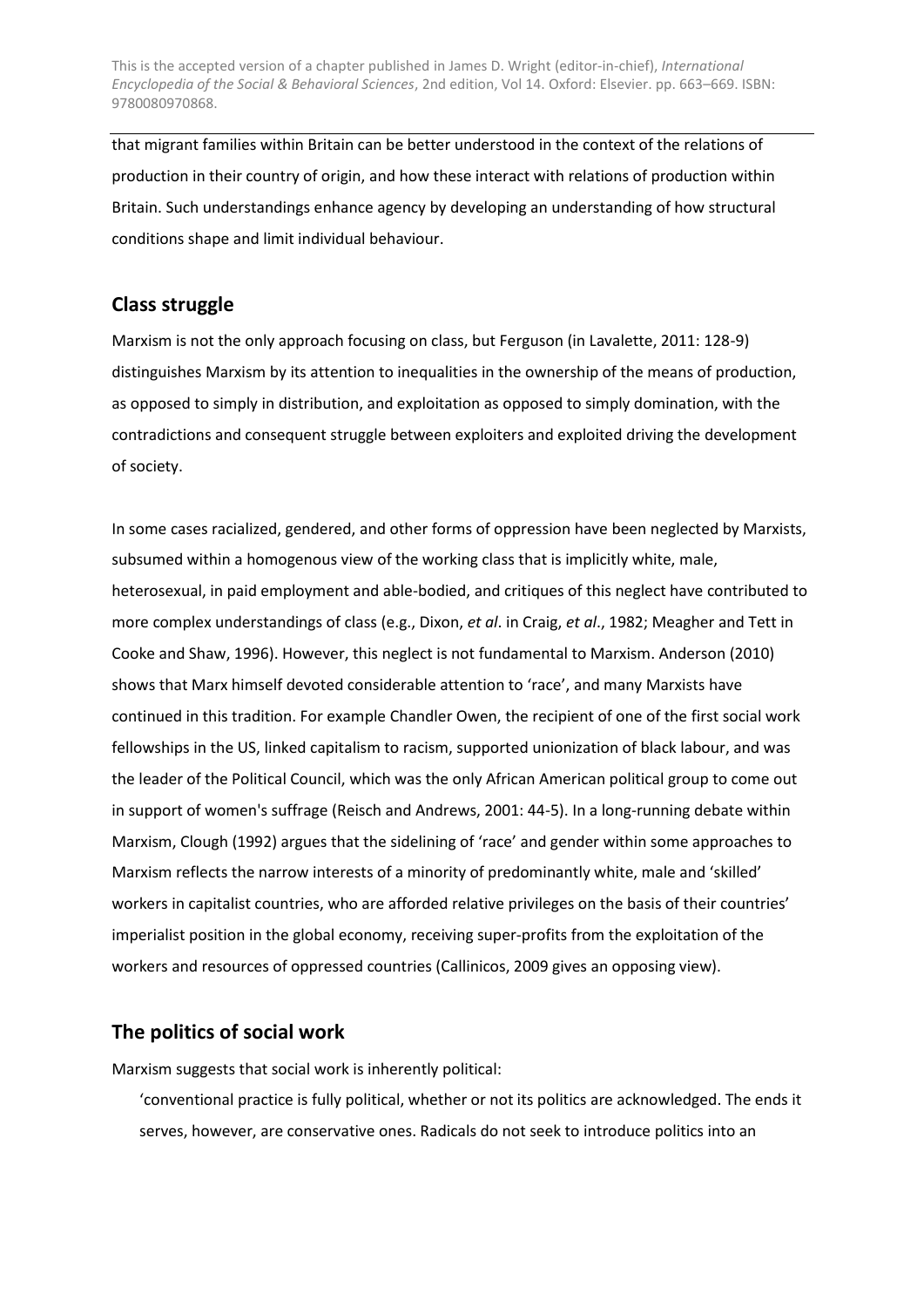apolitical situation. Rather we mean to challenge the politics of compliance and to introduce the politics of resistance and change' ([Galper, 1980:](#page-13-1) 10-11).

For example, Lavalette and Ioakimidis (in Lavalette and Ioakimidis, 2011: 142-6) point to the political role of the US-backed international expansion of social work in Western Europe and Asia following the second world war as part of the Marshall plan, 'the goal of which was to make the countries "safe" for Western capitalism and establish a social and political bulwark against Communist expansion', first through United Nations Reconstruction and Rehabilitation Agency and then the American Rehabilitation Missions. Similarly, the first professional training programmes for Nicaraguan social workers were established in the early 1960s, following the Cuban Revolution 'to promote a model of development in the region intended to reduce social discontent and prevent further such revolutions' (Wilson and Hernández in Lavalette and Ioakimidis, 2011: 77). In such a context, for social workers to fail to consciously adopt a political position leads to tacit complicity with the status quo, which serves the interests of the dominant class.

### **The state**

Marxists differ in their understanding of the capitalist state, its capacity for reform, and if it must be abolished then what should replace it. They agree in viewing the class character of the state as important in creating the conditions under which social work operates. Lenin [\(\[1917\] 1972:](#page-14-2) 8) defines the state as an institution emerging in the midst of class struggle as a means of holding in check irreconcilable antagonisms in order to stabilize the system. In this view, the state emerges as the organ of the most powerful, economically dominant class, who, through the exercise of a state apparatus specifically tailored to its needs, maintains itself as the politically dominant class within a given geographical territory (Lenin, [1917] 1972: 13-14). Another important Marxist theorist of the state is Gramsci [\(\[1929-1935\] 1982\)](#page-13-2), who analysed the dialectical relationship between consent and coercion in the modern capitalist state, and has been particularly influential within western academia. Disagreements with the Leninist conception of the state typically concern arguments that the British state either enjoys 'relative autonomy' from capitalist pressures, and is neutral with regard to different sections of society, to be fought over by competing interest groups, or that it is not coherent, with different interests served by different sections of the state. The latter argument has been associated historically with the Fabians in the British Labour Party, who differentiate between a 'good' side of the capitalist state, including social services, health, education and nationalized industries, and a 'bad' side, including defence, law and order, and aid to private industry (LEWRG 1980: 52-3).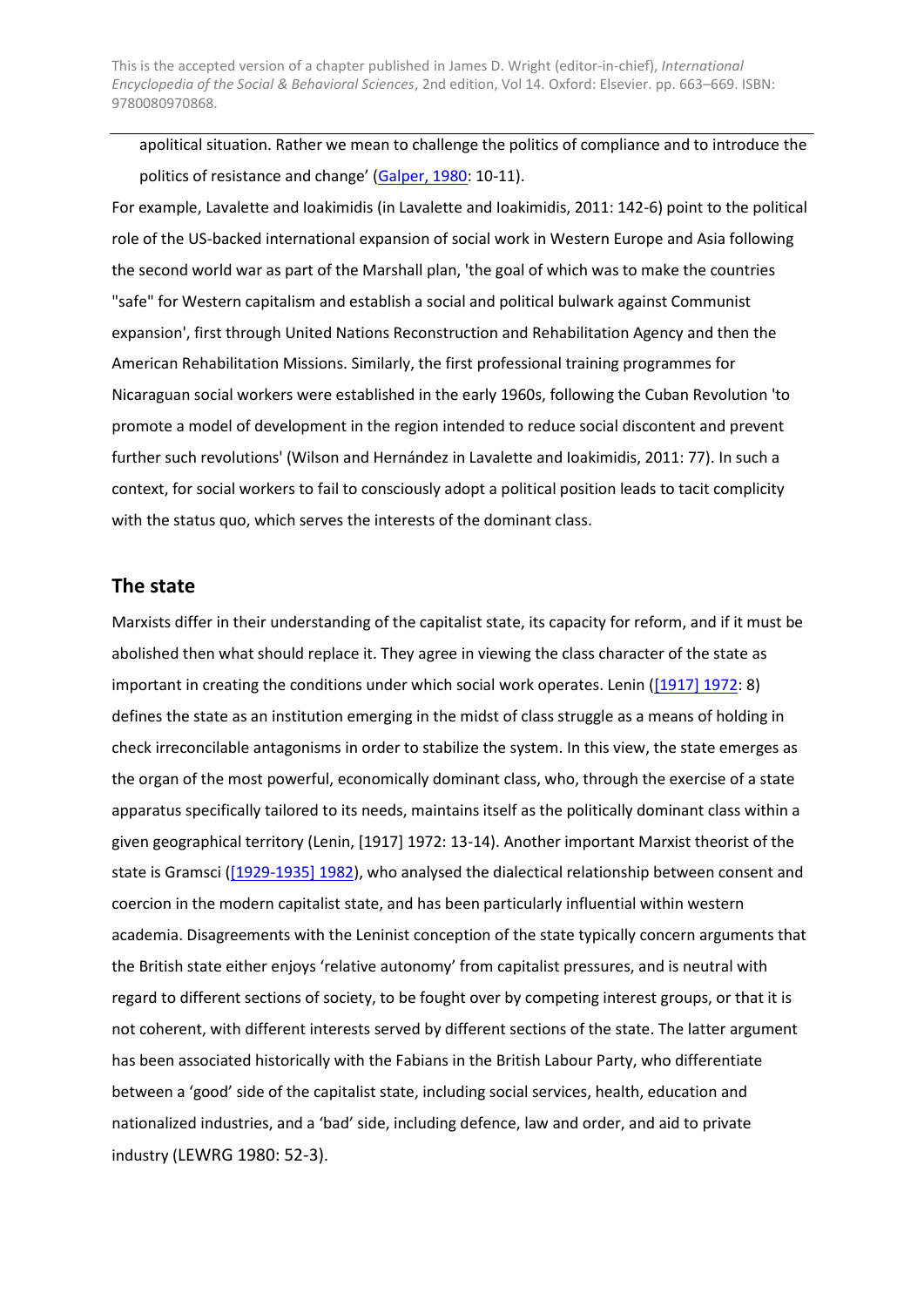Among Marxists who understand the capitalist state as irredeemably anti-working class, there is a divergence between 'libertarian' or 'autonomous' trends, which reject any kind of state, and those who argue a socialist state is needed to facilitate a transition to a classless society. Within the latter, there is a further division as to what constitutes socialism, with different Marxists categorising the same states as 'socialist', 'state capitalist', or 'degenerate/deformed workers' states' (Galper, 1980: 29-39). The class character of the capitalist and socialist state implies a need for a different kind of social work under each. This is connected to:

- Socialism's claims to overcome the root causes of the social problems social work seeks to address rather than simply manage their consequences (Strug, 2006);
- The role of socialist state, political and 'mass' organisations in tackling the same issues social work seeks to address (Oanh, 2002);
- Contradictions between professional ideals of individual autonomy and socialist ideals of collective political leadership (Ngai, 1996).

It is a point of contention in the historiography of social work whether social work was unnecessary in countries attempting to build socialism because the problems it sought to address did not exist, at least not to the same extent as under capitalism, or whether the existence of those problems was simply denied by political leaderships lacking in reflexivity, or whether social work continued under socialism, but in different forms and with different personnel (Ngai, 1996: 293). The reality may be a mixture of all three, in different measures in different countries at different times.

# **Social work under capitalism**

Because Marxism poses a threat to the capitalist state, for social workers to openly declare their Marxism may jeopardize their employment and with it their ability to practice Marxist social work. Although Marxist social work academics often have greater freedom than practitioners, there has still been a tendency to avoid explicitly discussing their underlying Marxist method. The *Critical and Radical Social Work* journal launched in 2013 is typical in not mentioning Marxism in its title or aims despite being edited by committed Marxists. The most public face of Marxist social work under capitalism has been as an influential strand within the 'Radical Social Work' (RSW) tradition. In the US, Reisch and Andrews [\(2001](#page-14-3)) trace RSW's history back through the Rank and File Movement of the 1930s, led by Marxists such as Bertha Reynolds, who 'warned that unless New Deal policies moved beyond "offering palliatives to assuage the miseries of poverty and racism," social workers would do little more than "carry out the designs of the ruling class and victimize clients"' (Reynolds cited in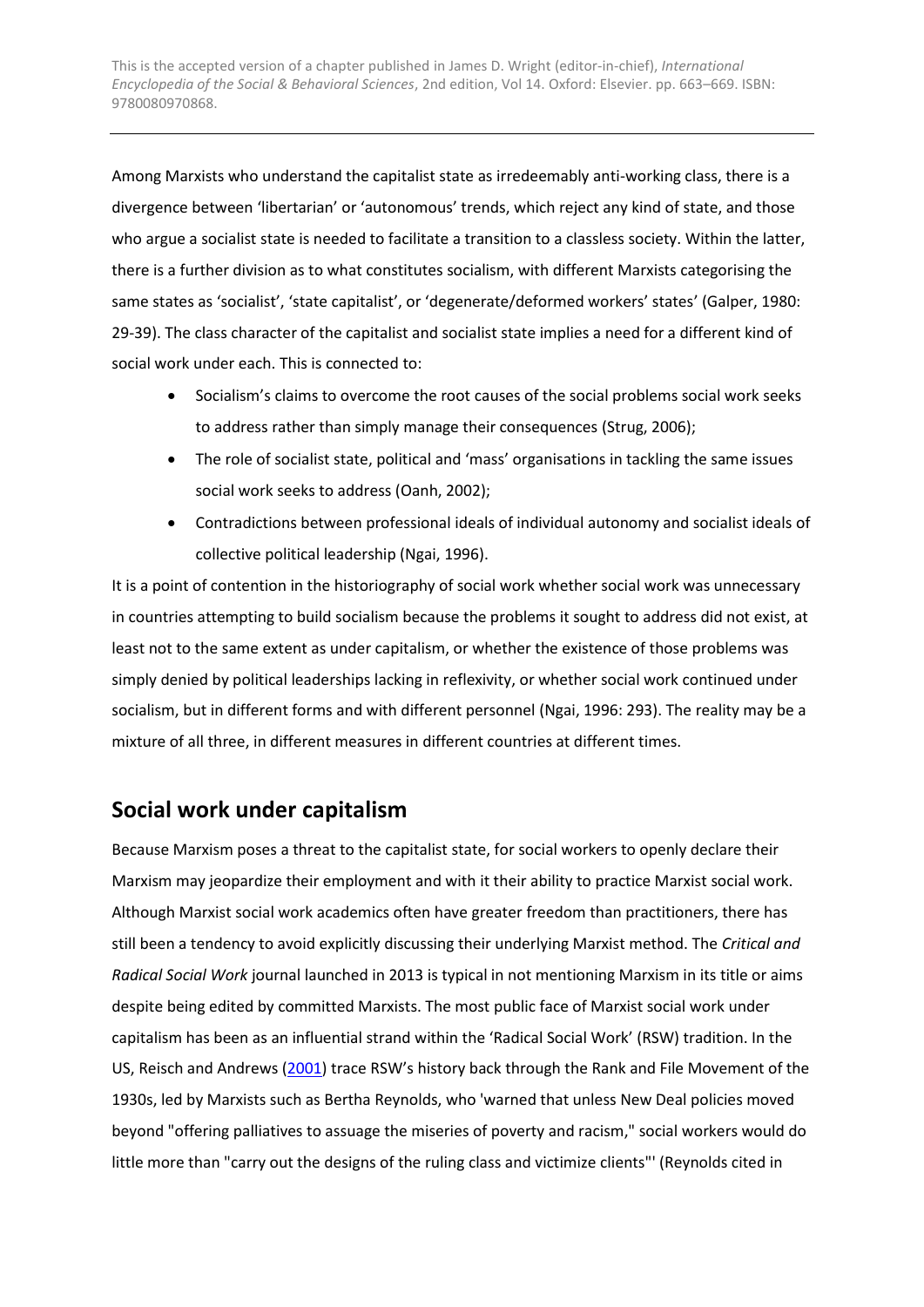Reisch and Andrews, 2001: 79). Similar histories exist in other countries, such as the East London Federation of Suffragettes, founded in Britain in 1914 by the communist Sylvia Pankhurst, which organized cost price restaurants, nurseries and other services alongside political agitation. In the 1970s economic crisis increased antagonisms between the state and service users in some countries, prompting a growth in RSW including a practitioner movement around the *CaseCon* manifesto and magazine in Britain; organisations such as 'Inside Welfare' in Australia; and publications such as Galper [\(1980\)](#page-13-1) in the US; and Bailey and Brake [\(1975\)](#page-13-3) and Corrigan and Leonard [\(1978\)](#page-13-0) in Britain. The history of RSW is contested, seen as either dying out with the defeat of working class struggles in the 1980s (Langan and Lee, 1989) or developing into anti-racist, black and feminist approaches in response to Marxists' failure to respond adequately to racism, sexism and other forms of oppression that intersect with class (Dominelli, 1989). In the early twenty-first century RSW returned to prominence as a distinct approach, with publications such as Lavalette [\(2011\)](#page-13-4) and the founding of the Social Work Action Network (SWAN) in Britain, connected to similar organisations in countries as diverse as Hungary, Japan and the US [\(Lavalette and Ferguson, 2011.](#page-13-5) The discussion here will focus on Britain and the US, both because they have a more extensive English-language RSW literature and because of their impact on RSW internationally. In Britain a complicated history between social work and community work led to a distinct strand of 'radical community work' (e.g. [Craig et al., 1982\)](#page-13-6), part of social work in many countries, and this branch of the tradition offers important contributions that are included here. I focus on the more or less explicitly and self-consciously Marxist elements within RSW, while acknowledging Marxism's wider impact, including within service user movements that have developed alongside RSW (Beresford in Lavalette, 2011: 96-7), and recognising that many social work writers draw on Marxism without explicitly discussing Marxist theory.

The central problem driving the development of RSW is the contradictory character of capitalist state welfare, simultaneously ensuring a healthy and compliant workforce, managing the behaviour of the working class (including attempts to undermine resistance to exploitation), and also providing important material resources for working class people that often represent concessions won from the capitalist class through hard struggle. Jones and Novak (1999: 79-80) point out, as many others within RSW have done, that state social work interventions are almost exclusively targeted at the poorest in society, who have 'the most marginal if any relationship to waged labour' and who are therefore regarded by the capitalist class as a surplus population to be managed. Stevenson [\(1978\)](#page-14-4) suggests that while elements of service and control are inherent in all areas of 'human services', including social work, the balance is different for different groups, with the example that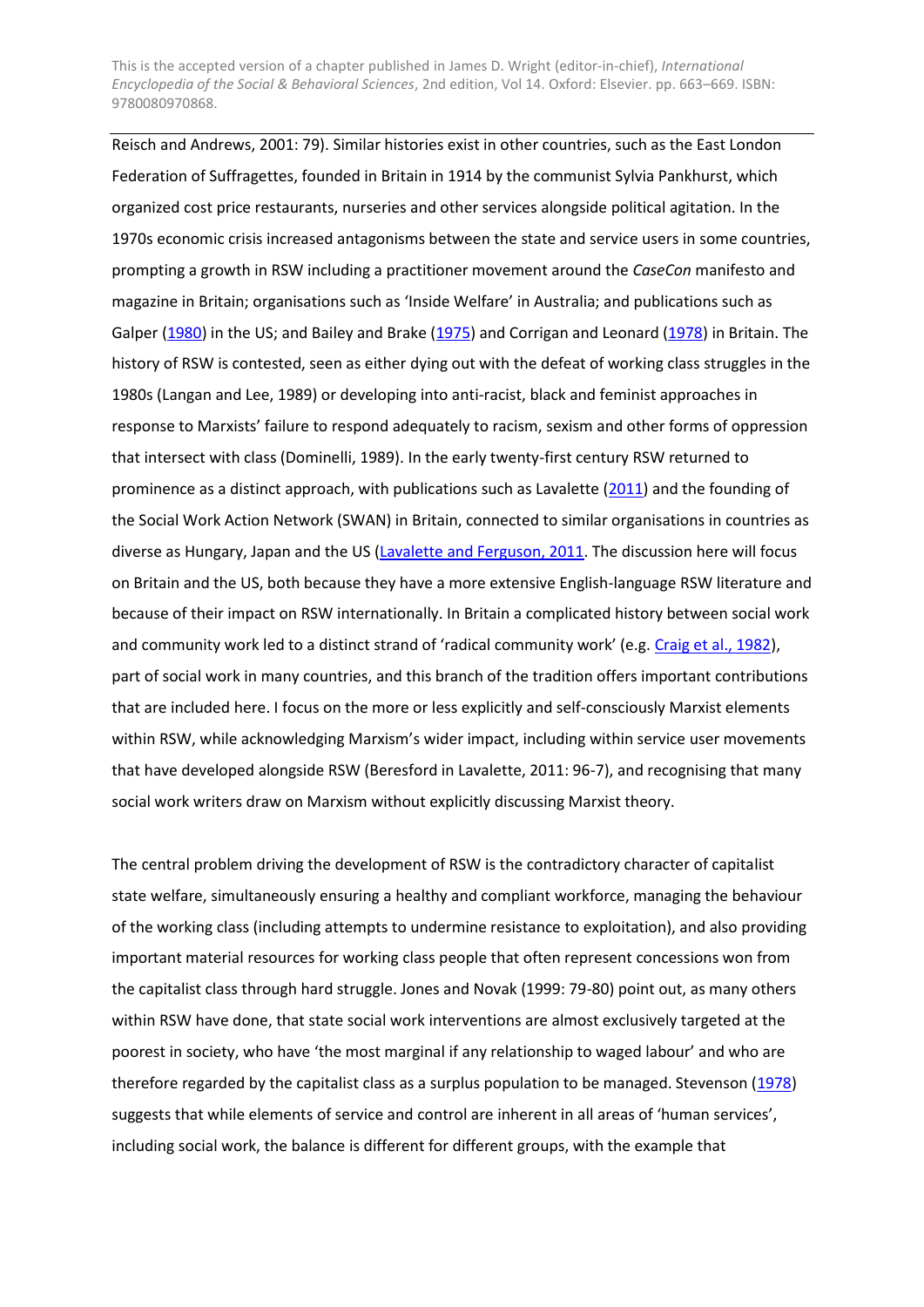'the service aspect is dominant in New York City schools when teachers teach white middleclass students. The control aspect is dominant when they teach black and Latino workingclass students'. (Stevenson, [1978:](#page-14-4) 459)

In a concise article that moves beyond many of the classic social work texts in its treatment of the political economy of welfare work, Stevenson (1978: 457-459) argues that 'human services' labour represents production of a special kind, involving direct contact between producer and consumer that opens up possibilities for solidarity through human contact but operating in a context where there is a material incentive for human service workers to maintain dependency among service users to ensure continuing demand for their 'product'. While Marxists are not alone in arguing that dependency should be avoidable, Marxist approaches offer an explanation of the tendencies within capitalist state welfare that pull social workers in contradictory directions, to side with service users in a struggle to overturn the basis of their oppression, requiring at times a willingness to confront the capitalist state, and to cooperate with the state in managing service users' responses to their oppression within limits that will not disrupt the fundamental structures of capitalist society.

There has been a divide within Marxist social workers over how to respond to the contradictions outlined above, centred on whether social work is simply a mechanism of social control, with little or no potential to contribute to progressive change, or whether there is potential to subvert ruling class priorities for social work and develop progressive practice within the capitalist state. RSW has predominantly represented the latter perspective, informed by an understanding of the state as 'semi-autonomous' (LEWRG, 1980), containing contradictions and reflecting the class struggle and the balance of forces at a particular point, and therefore capable of shifting its priorities in response to pressure from a strong and organized working class. This implies spaces within the state, created by the class struggle, for socialist practice, which can in turn support further advances in the class struggle. RSW theorists such as Corrigan and Leonard (1978: 106) and Jones and Novak (1999: 154-5) point out that compared to civil servants or employees of large state bureaucracies, social workers and other welfare professionals have a degree of autonomy in their day to day work that makes it difficult for the state to monitor and control them, even if this autonomy has been reduced in many countries through increasing bureacratization of social work and closer supervision (Garrett, 2009).

Some Marxists argue the aims of RSW should not focus on solving individuals' problems, but on highlighting the contradictions that they demonstrate and raising political consciousness about their wider causes as a basis for forming alliances that could achieve structural change (Cooke in Cooke and Shaw, 1996: 6-25). This approach calls for education alongside organisation, recognising that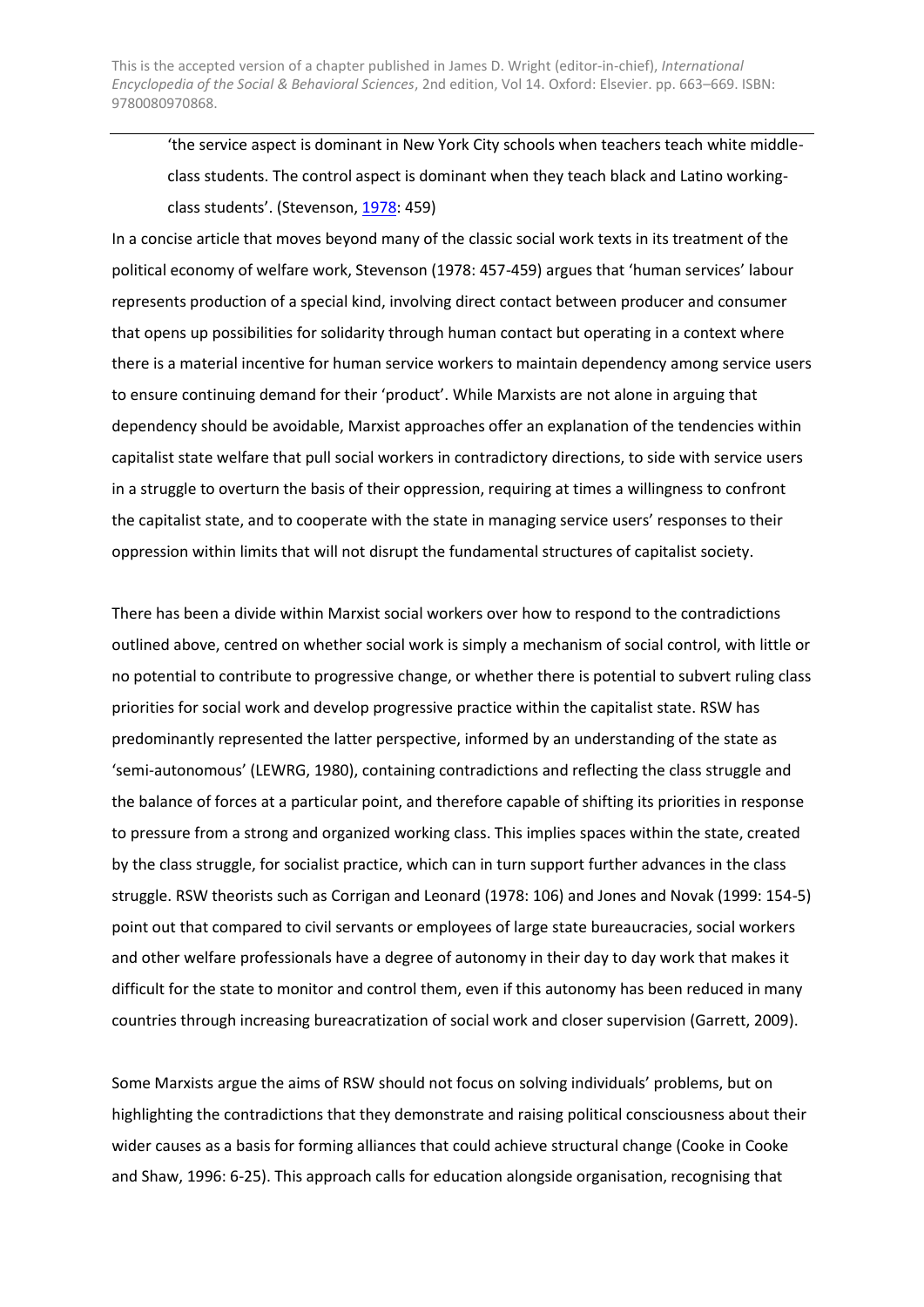'the development of a fuller political analysis can only be achieved by the introduction of systematic reflection and more structured educational opportunities within the community work process' (Cooke in Cooke and Shaw, 1996: 20-21). Others argue that there is not necessarily a contradiction between Marxist social work and meeting immediate needs, but rather that RSW needs to link the personal and immediate with the collective and the long-term:

'If counselling is required, it must be provided. But if...counselling...fails...to link...temporary and partial solutions with the larger social transformation that is required for realistic solutions, then it is extremely limited, at best, and deceptive and repressive, at worst' (Galper, 1980: 12-13).

Following this approach, standard processes of referral might be reinterpreted to include workers 'investigating appropriate political resources in the community and determining their relevance to the particular issues faced by those with whom we work' (Galper, 1980: 137). RSW advocates have argued that as well as more overtly political activities, such as political education and organising, social work also has an important role to play in supporting people to sustain their involvement in collective struggle. For example, Bailey and Brake (1975: 9-10) argue for the need to help people overcome the 'psychological damage' which may result from resisting capitalist hegemony. Baldock (in Craig et al., 1982: 30) draws on work with single parents to argue that radical social work can foster strong mutual caring to support political activity by sections of the working class who are normally excluded from political activity by the pressures of their personal circumstances.

Questions regarding the relative importance of workplace and community struggles, and the relationship between them, have been contested within RSW. This reflects a contradiction between the emphasis on trade union struggles within dominant trends in the broader Marxist movement in countries such as Britain, Canada and the United States, and the daily contact between social workers and sections of the working class facing oppression outside the workplace, and at times engaged in significant struggle there, such as the movement against the Community Charge, known popularly as the 'Poll Tax', in Britain in the late 1980s and 1990s. Corrigan and Leonard (1978: 142-7) are typical of the dominant trend in the wider Marxist left in these countries when they interpret an alliance between social workers and the working class as meaning 'the trade unions must come into the forefront of all those involved in campaigns against the welfare cuts at a local and national level', because 'they represent the only powerful force that has struggled and will continue to struggle against the cuts in the welfare state'. The authors acknowledge the existence of only two trends within Marxism on the question of trade unions, both of which assert that trade unions must be the pre-eminent working-class organisational form, and differ only on the emphasis placed on the rank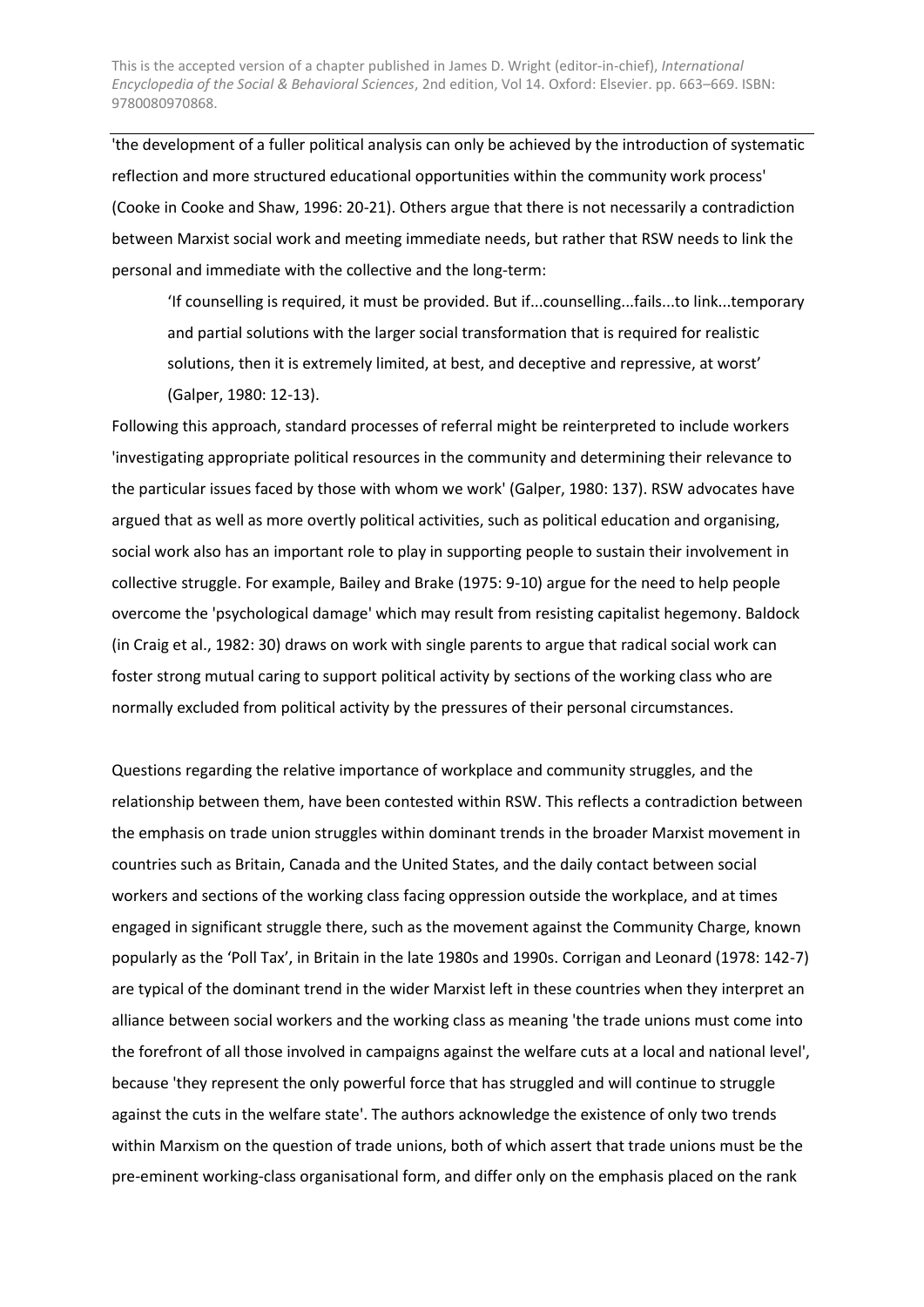and file versus the leadership. This view neglects the work of Marxist theorists such as Lenin ([1917] 1972) and Gramsci ([1929-35] 1982) who have written extensively on the limitations of trade union politics and the potential for their cooption by the ruling class. Corrigan and Leonard note the limitations of unions, that 'by themselves [they] are not revolutionary or potentially revolutionary organisations of the working class', but argue this has a historical and cultural, but not material, basis, and can therefore be changed through a long period of persuasion (142-7; for an alternative view on British trade unions see Clough 1992). Stevenson [\(1978\)](#page-14-4) points to the dual character of human service workers' role as both oppressed workers and agents of oppression toward other working class people, which creates the potential for a material divide between the immediate material interests of social workers represented by their trade unions and the interests of other sections of the working class using their services, so that:

'certain struggles of progressive elements among human service workers (i.e. those around traditional bread-and-butter issues such as higher salaries and better working conditions, as well as more fundamental struggles around democratization and control) may not have any bearing on their role as oppressors' (Stevenson, 1978: 460).

In a recent example, in June 2013 Britain's biggest public sector union, Unison, issued a circular to branches instructing its members to implement a cut to rent payments for social housing tenants assessed as having one or more unused bedrooms, popularly dubbed the 'bedroom tax', lest Unison members jeopardise their employment.

Some RSW writers place greater emphasis on organising outside unions. Galper (1980: 198-212) considers possibilities for organising with other social workers inside and outside unions, where possible with other workers sharing 'socialist commitments'. Cooke (in [Cooke and Shaw 1996:](#page-13-7) 11) argues that although building links with the trade union movement and Labour Party were central to the aims of many radical community workers in Britain in the 1970s, this was often not achieved in practice, and cites factors including the often 'lukewarm response from Trade Union representatives' and the fact that many community campaigns of the period were forced to confront Labour governments and Labour-controlled local authorities. Fleetwood and Lambert (in [Craig et al., 1982:](#page-13-6) 48-58) discuss the disconnect between socialist community workers' experience of housing struggles, in particular from 1975, and the orthodoxy of socialist practice in Britain, which 'scorned non-workplace struggles' and 'exhorted activists to link up with trade unions and trades councils in the muscle of the labour movement', even in a period where 'the very existence...of a labour movement can be seriously doubted' (49). Accusations of neglect of racism and sexism also contributed to the fragmentation of struggles in and against the state. Fleetwood and Lambert argue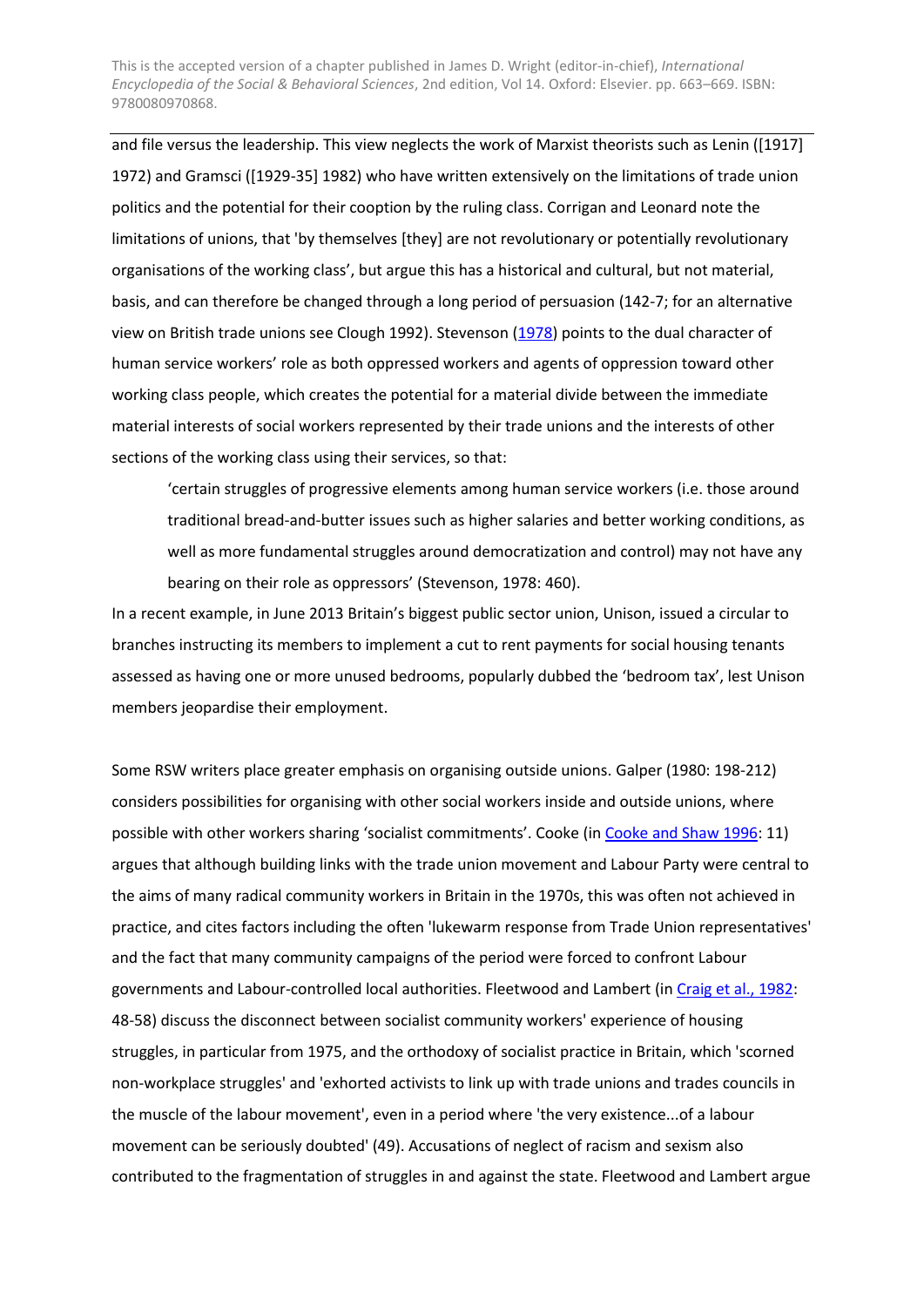that the lack of engagement between socialist community workers and community struggles lead to the left critique of the limits of spontaneous community action becoming a self-fulfilling prophesy, since:

'divorced from socialism, denied legitimacy by the labour movement, such work has tended to be small-scale, cautious, uncoordinated and individualistic.' (Fleetwood and Lambert in Craig et al., 1982: 50).

Against this the authors propose a form of socialist practice that:

'starts and grows with the experience of people in struggle...developing techniques, organisational forms and relationships which recognize the personal barriers (constructed by capitalist society) to a class consciousness...it will entail people to do extraordinary things, to dress up, sing songs, perform antics in council chambers, to travel unprecedented distances.' (Fleetwood and Lambert in Craig et al., 1982: 57).

This history of debates within RSW can be drawn upon to inform social work practice today.

## **Social work where the state breaks down**

Lavalette and Iaoakimidis (2011) use the term 'popular social work', encompassing welfare activities provided by communities and social movements, including situations where states break down or are unable to cope, whether as a result of war, revolution or natural disaster.There is a rich tradition of welfare services as part of anti-capitalist struggles, dating back to Karl Marx, who organised committees to support fellow German refugees after his arrival in London in 1848. The most significant international efforts include the International Organisation for the Support of Fighters for the Revolution (MOPR), known in many countries as International Red Aid, founded in 1922 (Schilde in [Hering and Waaldijk, 2003](#page-13-8): 140), and Cuba's internationalism in education, sport and healthcare since 1959 (Yaffe, 2009). MOPR supported communists imprisoned, injured or killed in the course of political activity, together with their families, through 'legal counselling, social welfare for prisoners [including cash, clothing and food for their families], children's homes, support for campaigns directed at the liberation of communist political prisoners and support for political refugees' (Schilde in [Hering and Waaldijk, 2003:](#page-13-8) 144). Red Aid activities varied from country to country, and sometimes went far beyond support for political prisoners, for example in the early 1920s the Swiss section provided free contraceptives and advice (Hering in [Hering and Waaldijk, 2003:](#page-13-8) 91).

Welfare activities were also organized by communists during periods of revolutionary warfare, for example: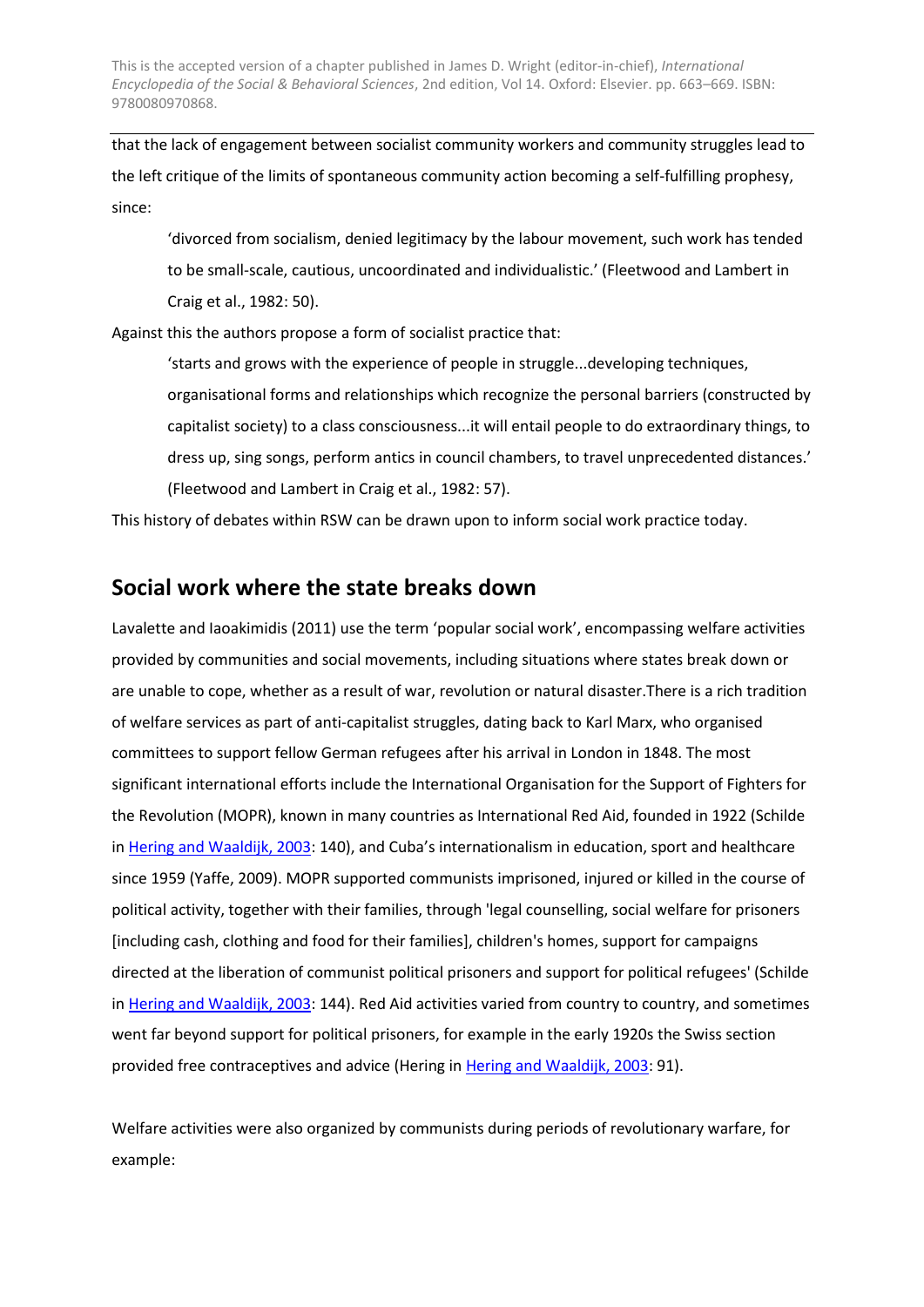- from the 1930s the 'patriotic and revolutionary Vietnamese tried to build networks of youth, students, workers (horse-cart drivers, carpenters, shoe-makers, porters) in the form of "red relief services" to serve the poor and provide mutual assistance' [\(Oanh](#page-14-5)  [2002:](#page-14-5) 85);
- from 1940-1944 in Greece, under Nazi occupation the communist-led EAM (National Liberation Front) developed welfare provision based on grassroots democracy and solidarity, encompassing 'the fight for survival, popular administration and "holisitic development"' (Ioakimidis i[n Lavalette and Ioakimidis, 2011:](#page-13-9) 115-32).

# **Social work under socialism**

I use the term socialism to represent a method for organising society rather than a blueprint for utopia, characterized by social ownership of the means of production, a high degree of democratic participation, and prioritization of quality of life and conditions for each individual to flourish (Galper, 1980: 29-39). The characterization of countries as socialist is widely contested, but has included the countries in Africa, Asia, Europe and America (Galper, 1980: 29-30). . The limited literature that exists on social work under socialism shows the diversity of approaches and suggests there would be much to be gained from further research in this area, illustrated by the following brief case studies of the changing role of social work in China and Cuba.

In China, professional social work was abolished in the 1950s along with other social sciences that were judged unsuited to socialism because they developed under capitalism. Ngai [\(1996:](#page-14-6) 292) argues that professional social work's re-emergence in the 1980s was driven by social problems consequent on China's transition to a market economy. During the socialist period social work took fundamentally different forms within the context of a wider revolutionary process aimed at advancing human welfare. Ngai (1996: 293) describes a range of organisations playing 'social work service' roles, including the Ministry of Civil Affairs and mass organisations such as the All-China Federation of Trades Unions, the Chinese Communist Youth League, the All-China Federation of Youth and the All-China Federation of Women. There is also a strong resonance between social work and healthcare developments during the Cultural Revolution from 1964, which aimed to generalize medical knowledge to the whole population through the 'barefoot doctors' movement, equipping people with the skills to care for themselves and one another, alongside advances in professionalized specialist care. In mental health care there was a movement in the early years of the Revolution away from institutionalisation and medical approaches to a range of individual and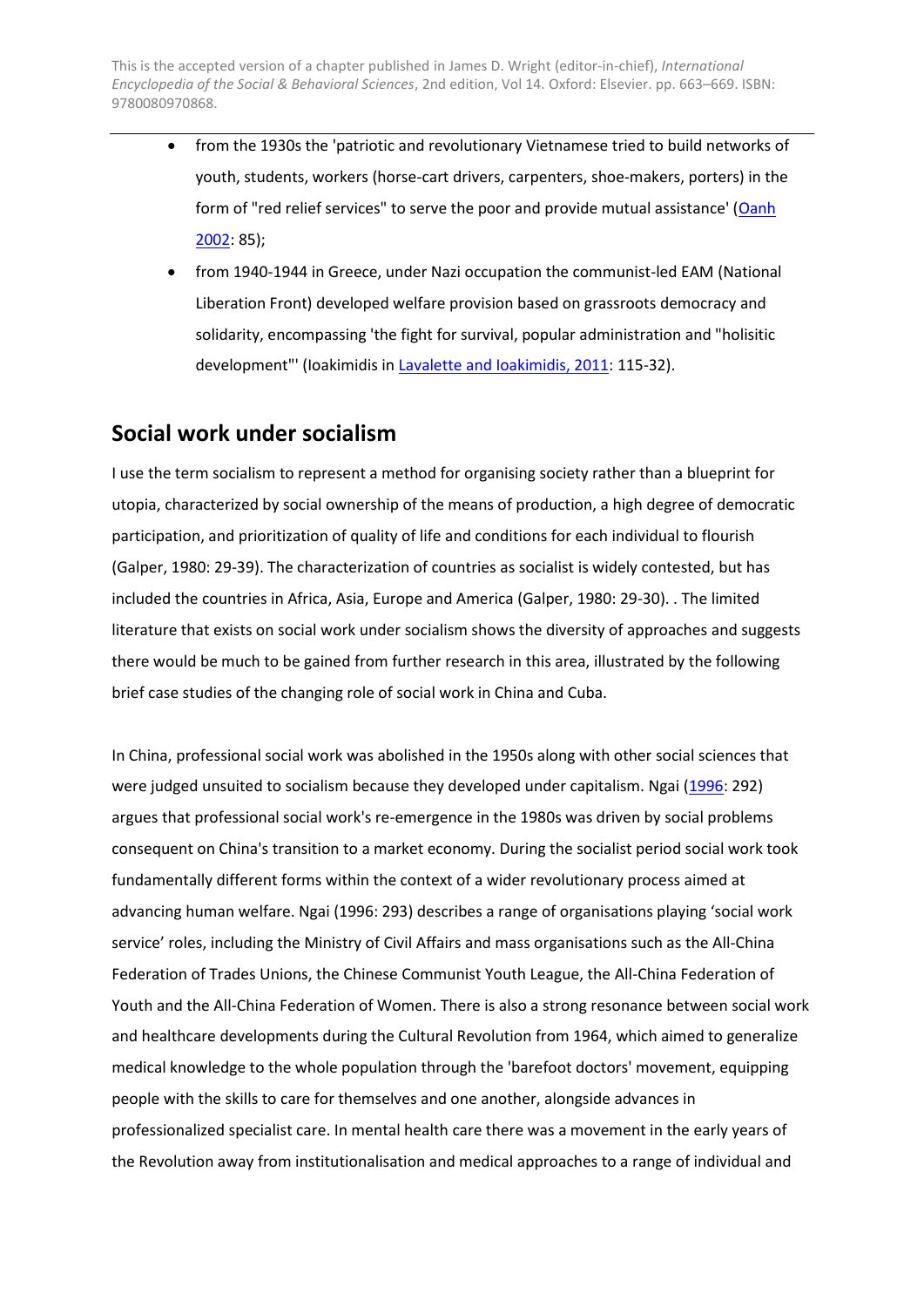collective approaches focusing on rehabilitation wherever possible, the abolition of restraint and combining Western and Chinese practices developed under capitalism with new methods including therapy through productive work and other activities [\(Yip, 2005:](#page-14-7) 108). During the Cultural Revolution the political character of psychiatric treatment was intensified, with mental illnesses viewed as inseparable from the damage done to individuals by capitalism. Forms of treatment included: mutual support between patients; 'self-reliance', meaning that patients should be actively engaged in investigating their conditions and understanding their treatment; political education classes, led by a patient member of the group; and open self- and mutual-criticism. Critics argue that psychiatric confinement was also used during this period as a political weapon against opponents of the Revolution's leadership (Yip, 2005: 108-110).

In Cuba, in the first few years after the 1959 revolution, mass organisations took on social work roles. For example, the Cuban Federation of Women described its members as 'empirical social workers', who:

'facilitated the entry of women into the labor market, promoted their economic, political and social involvement with the Revolution, and organized community members for participation in major educational and public health initiatives' ([Strug, 2006:](#page-14-8) 751-2).

When professional social work was reintroduced, through technical training institutes from 1973, it was as assistants to healthcare workers (Strug, 2006: 752). In the 1990s, the extreme hardships of the 'special period' following the collapse of the Soviet Union, the tightening US blockade, and social problems fuelled by the re-introduction of tourism such as drugs and prostitution that were, led social workers to target particularly at-risk sections of society, including pregnant women and older people. These social workers became increasingly involved in the People's Councils that were intended to act as a bridge between municipalities and local communities, 'comprised of community delegates, mass organizations and administrative entities', while also maintaining strong links to medical practitioners and the Communist Party (Strug, 2006: 753-755). Social workers engaged in community organising, built community members' capacity to participate in the People's Councils, and advocated for specialist services for at-risk groups. Strug (2006) cites an interview with a Cuban social work educator who described how these practice developments drove educational reforms, including the creation of a six-year social work degree programme within the Department of Sociology at the University of Havana in 1998:

'We had to change our way of training social workers. We needed an educational program that would teach them how to work with Committees for the Defense of the Revolution and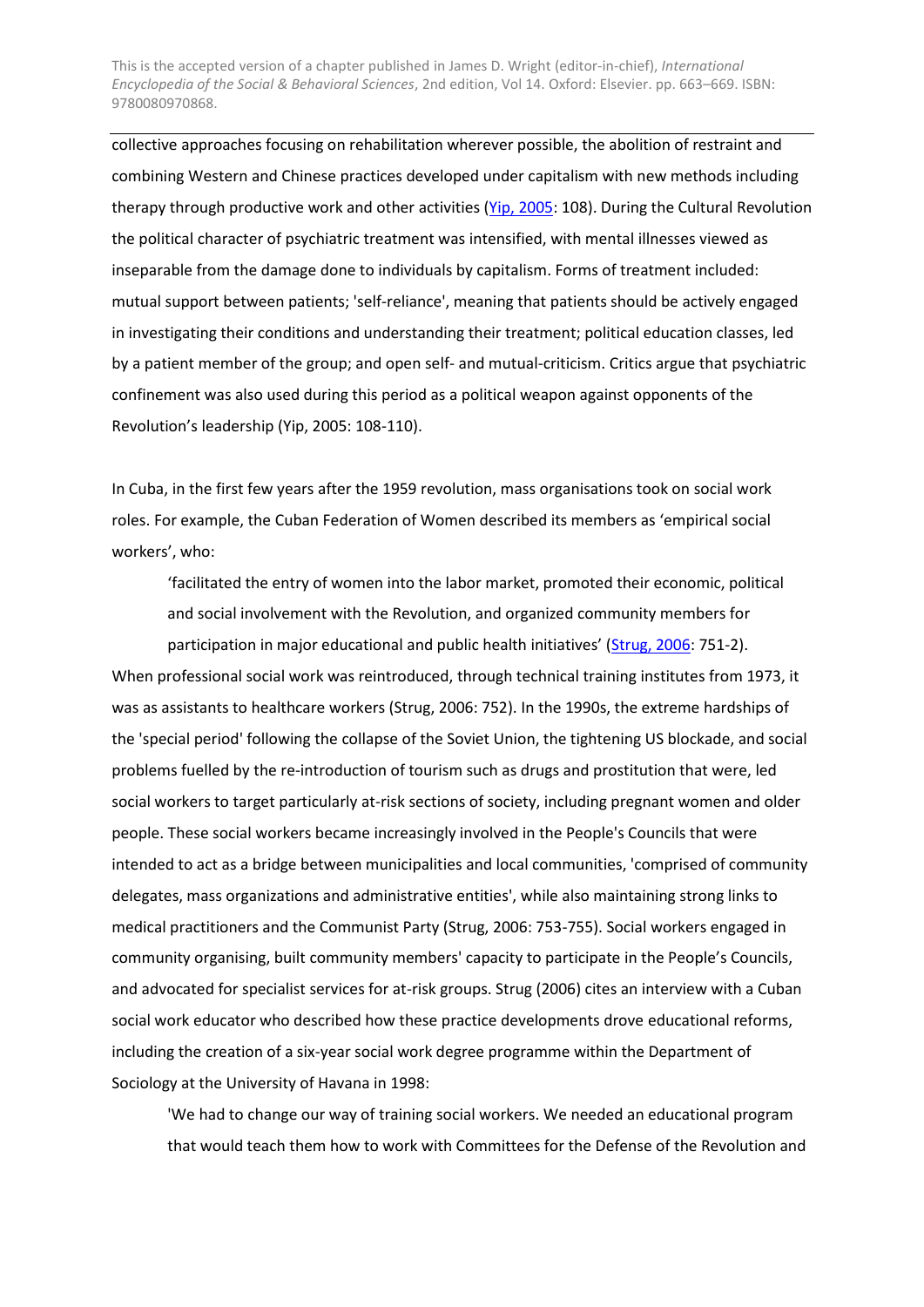the Federation of Cuban Women [mass organizations], delegates [local elected officials], school teachers, and out-of-school-kids' (Strug, 2006: 755).

This was followed by the creation of paraprofessional social work schools to train out-of-school and unemployed youth, who had grown up during the special period, to work in Cuba's poorest neighbourhoods, according to one social work student to become 'friends of the family, knocking on doors not touched by the Revolution', as part of a 'Battle of Ideas' that aimed to strengthen Cuba 'economically, socially and ideologically' (Strug, 2006: 757). Strug (2006) places Cuban social work in the context of socialism, reflecting:

'the fact that the central government in Cuba has for half a century promoted collective goals and community ties, and has involved local self-government in the management of neighborhood affairs' (Strug, 2006: 758).

Bertera [\(2003\)](#page-13-10) describes Cuban work with older people that combines health, social work and geriatric professionals, integrated within the community and sustained by 'broad community participation', not as an act of charity but as 'organized community action' in concert with the state. Voluntary work is widespread and is seen as a social duty, 'one of the ideological pillars of society', and a resource on which social workers draw in their work (Bertera, 2003: 319). This demonstrates a role for social workers as organizers of people to meet one another's needs as part of a socialist process together with the state, contrasting with social work under capitalism to resist class attacks on working class people by the state or to mitigate their most damaging effects.

# **Conclusion**

Marxism emphasizes that realising subjective agency, for practitioners and services users, requires analysis of the constraints imposed by objective conditions. Under capitalism, social work can help facilitate social change, through political education, building alliances between oppressed groups, and helping people to cope with the alienation and exploitation caused by capitalism while they struggle to change oppressive structures. Under socialism, a radical shift in approach is needed for social work to retain its relevance, as Radical Social Work's goals of organising society to meet human needs are no longer marginal or oppositional, but are pursued by a socialist state and political and mass organisations tailored to that purpose. At the same time, professional autonomy threatens to compete with the political leadership of the revolution. Approaches to social work and welfare in countries where Marxist-led revolutions have attempted to build socialism offer a rich source of experience, but are under-documented in English. Recent steps toward broadening what constitutes social work, through the concept of 'popular social work', represent a step forward in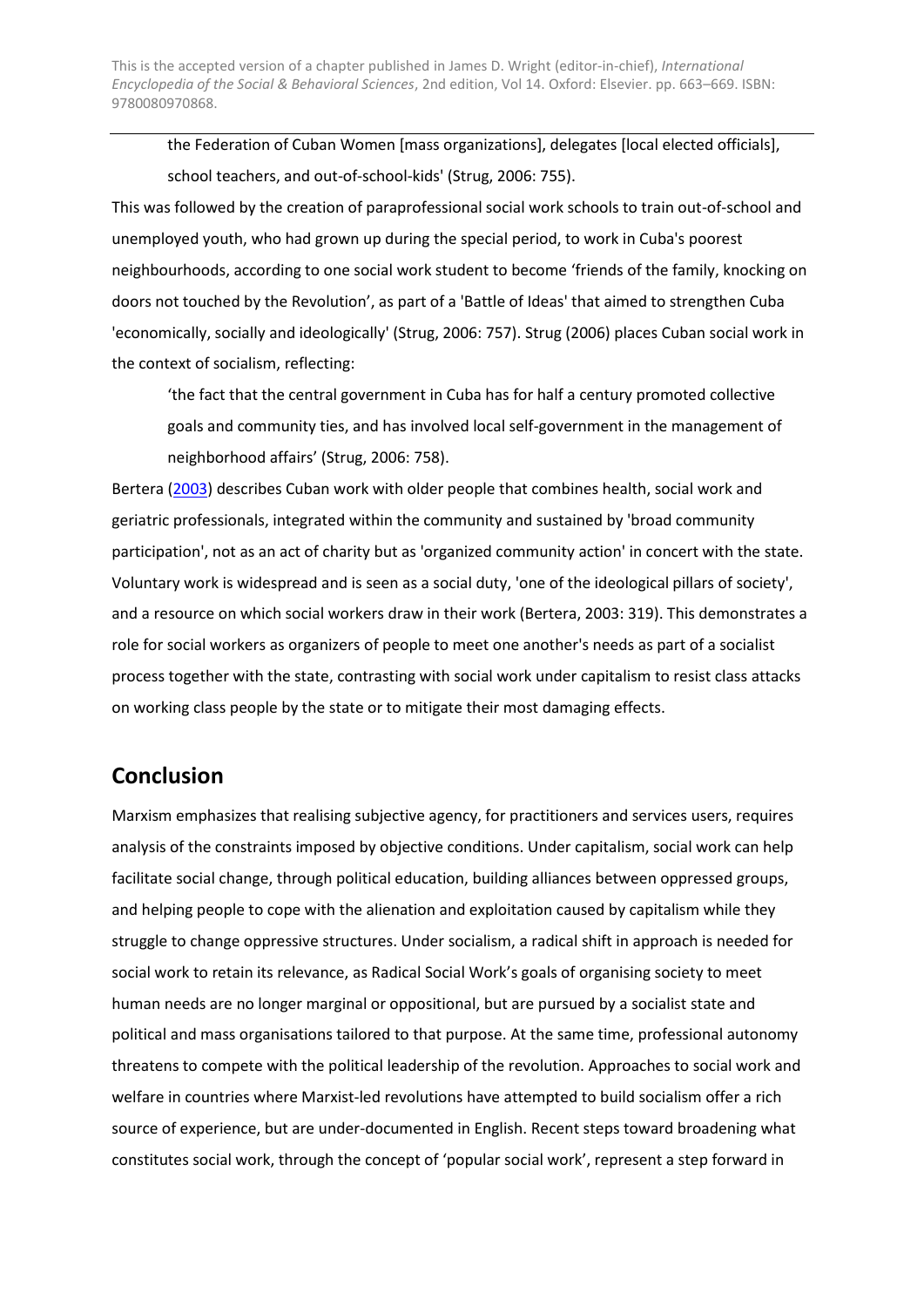comparing social work approaches under such radically different contexts as capitalist states, states

that are breaking down or fundamentally contested, and socialist states.

#### **Cross References**

28018. community work 28035. Global Agenda 28053. 'man-made' and natural disasters 28062. neoliberalism 28074. radical social work 28088. social work in China 28089. social work in Eastern Europe 28090. social Work in Latin America 28091. social work in Russia 28096. trade unions

#### **References**

<span id="page-13-3"></span>Anderson, K. B. (2010). *Marx at the margins: on nationalism, ethnicity, and non-western societies*. Chicago, IL: University of Chicago Press.

Bailey, R. and Brake, M. (eds.) (1975). *Radical social work*. London: Edward Arnold.

- <span id="page-13-10"></span>Bertera, E. M. (2003). Social services for the aged in Cuba. *International Social Work* **46**(3), 313-321.
- <span id="page-13-7"></span>Callinicos, A. (2009). *Imperialism and the global political economy*. Cambridge: Polity.
- Clough, R. (1992) *Labour: a party fit for imperialism*. London: Larkin Publications.
- Cooke, I. and Shaw, M. (eds.) (1996). *Radical community work: perpsectives from practice in Scotland*. Edinburgh: Moray House Institute of Education.
- <span id="page-13-0"></span>Corrigan, P. and Leonard, P. (1978). *Social work practice under capitalism: a Marxist approach*. London: MacMillan.
- <span id="page-13-6"></span>Craig, G., Derricourt, N. and Loney, M. (eds.) (1982). *Community work and the state: towards a radical practice*. London: Routledge and Kegan Paul.
- <span id="page-13-1"></span>Dominelli, L. (1989). *Feminist social work*. Oxford: Macmillan Education.
- Galper, J. (1980). *Social work practice: a radical perspective*. Englewood Cliffs, NJ: Prentice-Hall.

<span id="page-13-2"></span>Garrett, P.M. (2009). 'Marx and 'Modernization' Reading *Capital* as Social Critique and Inspiration for Social Work Resistance to Neoliberalization' *Journal of Social Work* **9**(2), 199-221.

- Gramsci, A. ([1929-1935] 1982). *Selections from the prison notebooks*. London: Lawrence and Wishart.
- <span id="page-13-8"></span>Hering, S. and Waaldijk, B. (eds.) (2003). *History of social work in Europe (1900-1960): female pioneers and their influence on the development of international social organizations*. Wiesbaden: GWV Fachverlage GmbH.

<span id="page-13-4"></span>Jones, C. and Novak, T. (1999). *Poverty, welfare and the disciplinary state*. London: Routledge.

- Langan, M. and Lee, P. (eds.) (1989). *Radical social work today*. London: Unwin Hyman.
- Lavalette, M. (ed.) (2011). *Radical social work today: social work at the crossroads*. Bristol: The Policy Press.
- <span id="page-13-5"></span>Lavalette, M. and Ferguson, I. (eds.) (2011). *International social work and the radical tradition*. Birmingham: Venture Press.
- <span id="page-13-9"></span>Lavalette, M. and Ioakimidis, V. (eds.) (2011). *Social work in extremes: lessons for social work internationally*. Bristol: The Policy Press.